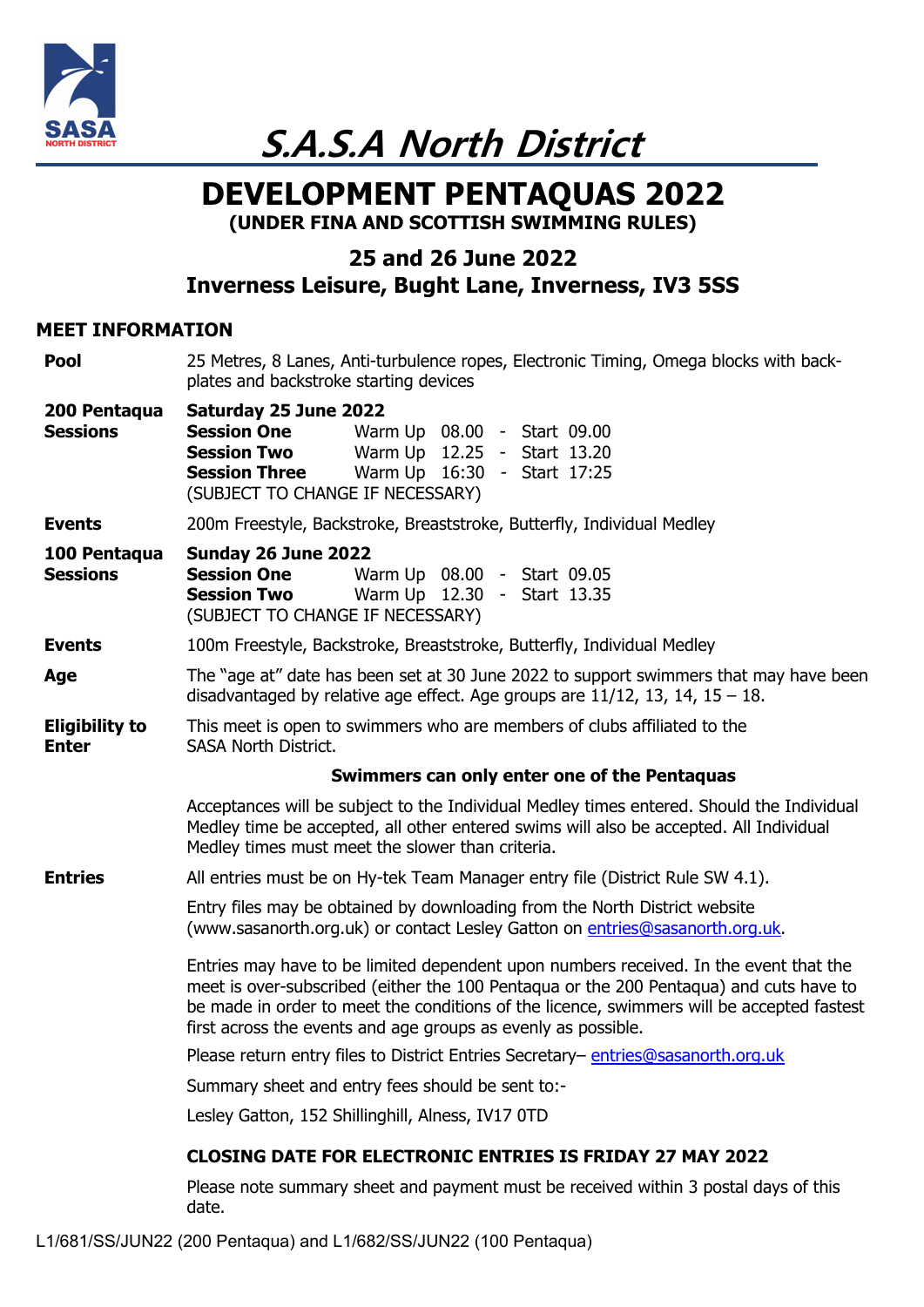

| <b>Entry Fees</b>                    | £30.00 per Pentagua (inclusive cost for all 5 swims)                                                                                                                                                                                                                                                                                                    |                    |                 |                                                 |                    |                                                                                                                                                                                                                                                                                              |  |  |
|--------------------------------------|---------------------------------------------------------------------------------------------------------------------------------------------------------------------------------------------------------------------------------------------------------------------------------------------------------------------------------------------------------|--------------------|-----------------|-------------------------------------------------|--------------------|----------------------------------------------------------------------------------------------------------------------------------------------------------------------------------------------------------------------------------------------------------------------------------------------|--|--|
|                                      | Cheques should be made payable to SASA North District.                                                                                                                                                                                                                                                                                                  |                    |                 |                                                 |                    |                                                                                                                                                                                                                                                                                              |  |  |
|                                      | Payment can alternatively be made by BACS. Reference should be PENT22 followed by<br>your club code eg PENT22NANX. Bank details for BACS payments are on the summary<br>sheets.                                                                                                                                                                         |                    |                 |                                                 |                    |                                                                                                                                                                                                                                                                                              |  |  |
| <b>Consideration</b><br><b>Times</b> | will not be accepted. Times should be real times but do not need to be accredited.                                                                                                                                                                                                                                                                      |                    |                 |                                                 |                    | Entry times should be provided on entry where available for all events entered. NT times                                                                                                                                                                                                     |  |  |
|                                      | Swimmers must have times for Individual Medley that are equal to or slower than:                                                                                                                                                                                                                                                                        |                    |                 |                                                 |                    |                                                                                                                                                                                                                                                                                              |  |  |
|                                      | 200 Pentaqua (AA Grade)<br>200 IM<br><b>Boys</b>                                                                                                                                                                                                                                                                                                        | 200 IM<br>Girls    | Age             | 100 Pentaqua (B Grade)<br>100 IM<br><b>Boys</b> | 100 IM<br>Girls    |                                                                                                                                                                                                                                                                                              |  |  |
|                                      | 2:44.70                                                                                                                                                                                                                                                                                                                                                 | 2:47.19            | 11/12           | 1:33.13                                         | 1:32.93            |                                                                                                                                                                                                                                                                                              |  |  |
|                                      | 2:35.46                                                                                                                                                                                                                                                                                                                                                 | 2:40.38            | 13              | 1:29.24                                         | 1:27.15            |                                                                                                                                                                                                                                                                                              |  |  |
|                                      | 2:21.89<br>2:16.42                                                                                                                                                                                                                                                                                                                                      | 2:32.08<br>2:29.71 | 14<br>$15 - 18$ | 1:20.79<br>1:16.93                              | 1:15.18<br>1:08.79 |                                                                                                                                                                                                                                                                                              |  |  |
| <b>Early</b><br><b>Withdrawals</b>   | Withdrawals prior to the event may be sent or e-mailed to Lesley Gatton at<br>entries@sasanorth.org.uk to arrive by 5pm at the latest on Thursday 23 June 2022.                                                                                                                                                                                         |                    |                 |                                                 |                    |                                                                                                                                                                                                                                                                                              |  |  |
|                                      | No etc. Telephone withdrawals will not be accepted.                                                                                                                                                                                                                                                                                                     |                    |                 |                                                 |                    | NB: All details must be included on e-mail withdrawals ie Name, Event No, Stroke, Comp                                                                                                                                                                                                       |  |  |
| <b>Withdrawals</b><br>at the Meet    | appropriate session. See Rule SW5.1(b).                                                                                                                                                                                                                                                                                                                 |                    |                 |                                                 |                    | Withdrawals from heats at the meet should be notified on the withdrawal form issued. The<br>sheets should be handed in to the recorders' table at least 1 hour prior to the start of the                                                                                                     |  |  |
| <b>Marshalling</b>                   | absent competitors and swimmers who have not presented themselves to the marshals<br>treated as a late withdrawal and may be fined accordingly.                                                                                                                                                                                                         |                    |                 |                                                 |                    | There will be marshalling for all heats. All swimmers must attend marshalling before their<br>events and are advised to attend in good time. The start of a race will not be delayed for<br>prior to their heat leaving at the first marshalling area will not be permitted to swim, will be |  |  |
| <b>Reserves</b>                      | Reserves must marshall unless they have withdrawn.                                                                                                                                                                                                                                                                                                      |                    |                 |                                                 |                    |                                                                                                                                                                                                                                                                                              |  |  |
| <b>Awards</b>                        | There will be medals for the first three places in each age group in each event. There will<br>be a further medal awarded to each of the overall Pentaqua winners in each age group.<br>Overall Pentaqua winners will be determined using cumulative FINA Points with the FINA<br>Points being those in the Meet Management programme used at the time. |                    |                 |                                                 |                    |                                                                                                                                                                                                                                                                                              |  |  |
| <b>Technical</b><br><b>Officials</b> | Lists of Technical Officials for all sessions must be emailed to the Meet Officials Convenor,<br>Colin Oswald theoswalds2@icloud.com no later than 14 days before the first day of the<br>meet (10 June 2022).                                                                                                                                          |                    |                 |                                                 |                    |                                                                                                                                                                                                                                                                                              |  |  |
|                                      | be treated separately.                                                                                                                                                                                                                                                                                                                                  |                    |                 |                                                 |                    | For the purposes of submitting Technical Officials, the 200 Pentagua and 100 Pentagua will                                                                                                                                                                                                   |  |  |
|                                      | Technical Officials must be submitted on the North District form for this purpose and must<br>be emailed (not posted) by the specified date. Failing to submit the form in accordance<br>with these conditions will be considered a failure to submit the form. North District rules<br>SW 6.2 and SW4.1 refer.                                         |                    |                 |                                                 |                    |                                                                                                                                                                                                                                                                                              |  |  |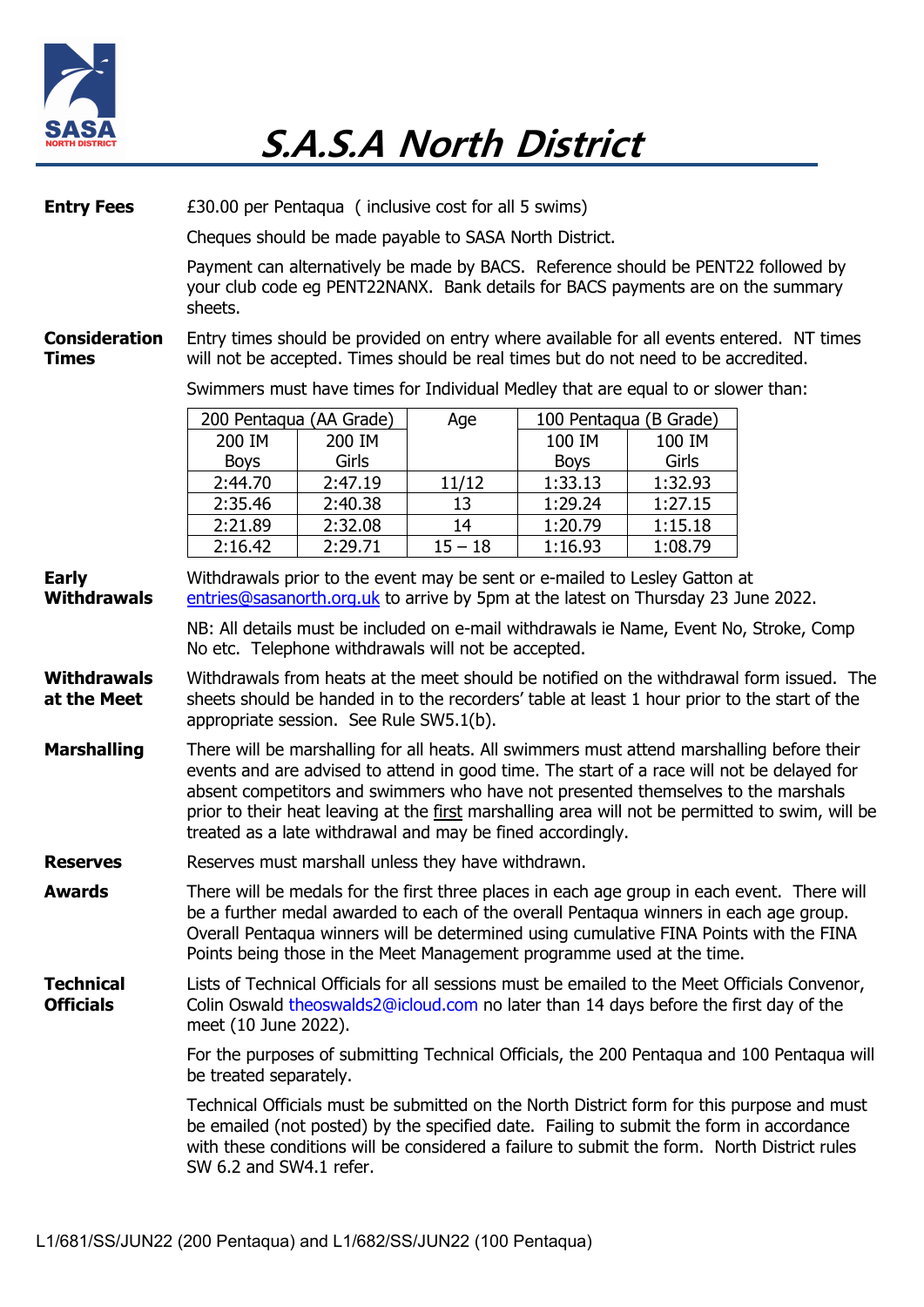

| <b>Technical</b><br><b>Officials</b><br>(cont) | Submission on an excel spreadsheet (available from the North District website) is preferred<br>but submissions can be sent by email using the form below. Please complete one sheet for<br>each session of the meet. Queries or changes to Technical Officials after the closing date<br>should be directed to the relevant Meet Officials Convenor as above.                                                                                                                                                                                                                                                                                                                                                                          |  |  |  |  |  |
|------------------------------------------------|----------------------------------------------------------------------------------------------------------------------------------------------------------------------------------------------------------------------------------------------------------------------------------------------------------------------------------------------------------------------------------------------------------------------------------------------------------------------------------------------------------------------------------------------------------------------------------------------------------------------------------------------------------------------------------------------------------------------------------------|--|--|--|--|--|
|                                                | Any mentoring requests should be applied for on the Officials sheet and will be at the<br>discretion of the referee on the day.                                                                                                                                                                                                                                                                                                                                                                                                                                                                                                                                                                                                        |  |  |  |  |  |
| Photos/<br><b>Videos</b>                       | Please note that anyone wishing to use photographic equipment, including video cameras<br>must register with the Meet Convenor (application should be made using the QR code<br>which will be provided in the participant info and available at venue).                                                                                                                                                                                                                                                                                                                                                                                                                                                                                |  |  |  |  |  |
|                                                | <b>Media &amp; Photography Information</b><br>Throughout this event SASA North District may have authorised media partners taking<br>static photographs and video footage. These images are intended solely for the purposes<br>of promotion and celebration of the activities and may include live streaming on the<br>internet. Images may be uploaded to our website and our social network sites.                                                                                                                                                                                                                                                                                                                                  |  |  |  |  |  |
|                                                | Should any competitor wish not to be photographed please complete the<br>Media/Photography Refusal of Consent Form which is available on our website. If at any<br>time a competitor wishes a static image to be removed from our website, 7 days' notice<br>must be given to SASA North District after which the data will be removed.                                                                                                                                                                                                                                                                                                                                                                                                |  |  |  |  |  |
| <b>Data</b><br><b>Protection</b>               | <b>Entries &amp; Results</b><br>In order to operate this meet, we have a legitimate interest to collect and process some<br>basic personal data from all competitors, specifically name, gender, date of birth.<br>This data will be held securely and only used for the purposes of managing the meet and<br>reporting results. Dates of birth will only be shared with -<br>Scottish Swimming for the purpose of maintaining the National Database which is<br>$\circ$<br>used for Squad Selection and<br>Swim England for inclusion on Rankings<br>Names, gender and age (but not date of birth) will be retained and will be shared with<br>attending clubs and may be published for the purpose of reporting and keeping records. |  |  |  |  |  |
| <b>Additional</b><br><b>Notes</b>              | 1. All swimmers entered must have paid their SASA membership fee for the current<br>year. Registration numbers must be shown on entry files. A Licence has been<br>granted for this competition and accreditation will be applied for to the SASA.                                                                                                                                                                                                                                                                                                                                                                                                                                                                                     |  |  |  |  |  |
|                                                | 2. All participants should adhere to the Scottish Swimming Code of Ethics, and relevant<br>codes of conduct.                                                                                                                                                                                                                                                                                                                                                                                                                                                                                                                                                                                                                           |  |  |  |  |  |
|                                                | 3. The use of mobile phones or other devices capable of photography is not<br>permitted at any time in the changing village, toilets or shower areas and<br>they must be switched to silent in the pool hall.                                                                                                                                                                                                                                                                                                                                                                                                                                                                                                                          |  |  |  |  |  |
|                                                | 4. Different persons have authority and overall responsibility for the running of the<br>meet at different stages.                                                                                                                                                                                                                                                                                                                                                                                                                                                                                                                                                                                                                     |  |  |  |  |  |
|                                                | The participant info which will be issued prior to the competition will detail whom<br>you should approach with any queries, concerns or complaints during the various<br>stages of the meet.                                                                                                                                                                                                                                                                                                                                                                                                                                                                                                                                          |  |  |  |  |  |
|                                                | 5. Any facility capacity will be prioritised for athletes and team staff. Any remaining<br>capacity may be allocated to spectators if conditions permit.                                                                                                                                                                                                                                                                                                                                                                                                                                                                                                                                                                               |  |  |  |  |  |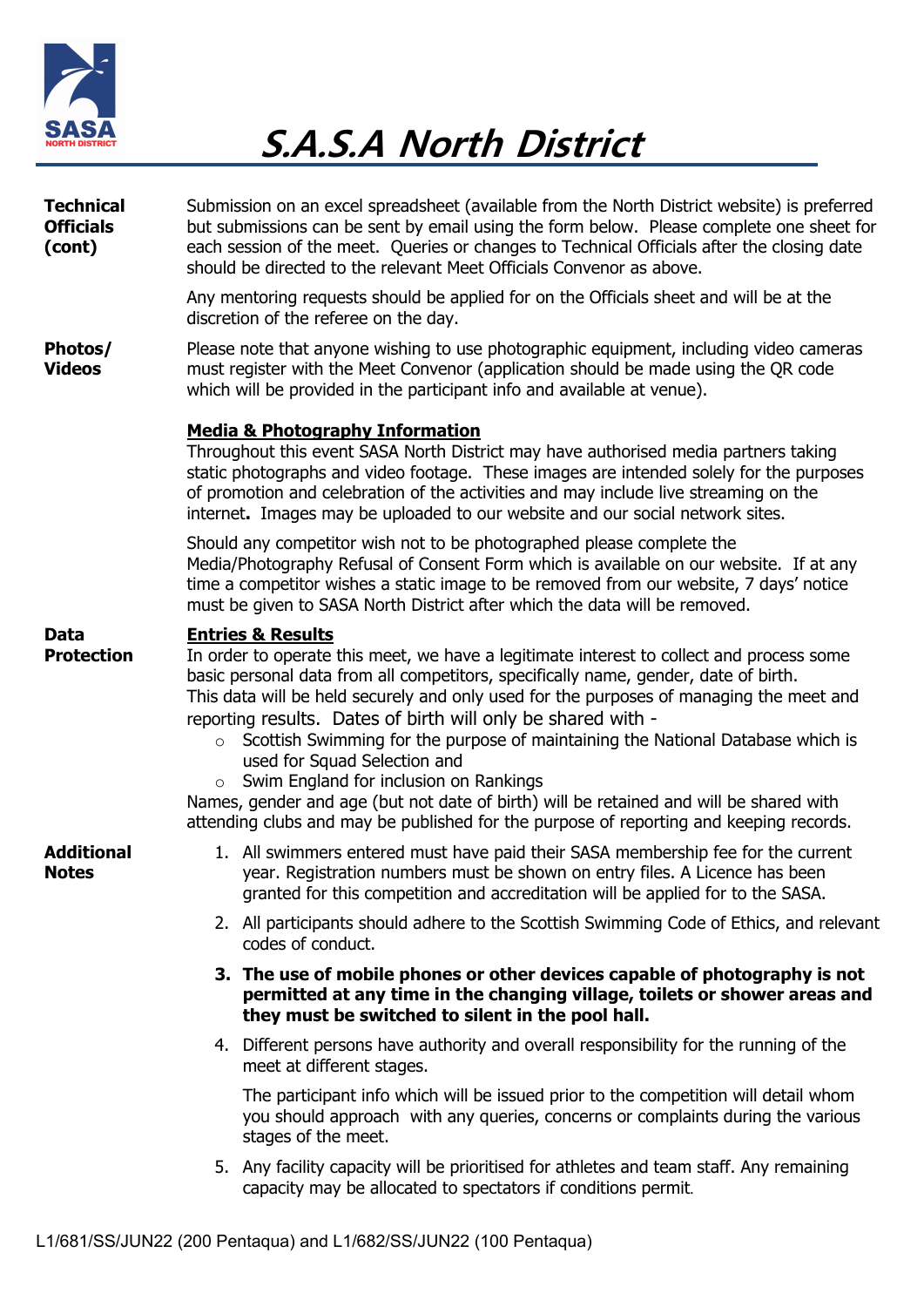

## **DEVELOPMENT PENTAQUAS 2022**

**and 26 JUNE - INVERNESS LEISURE**

**Programmes of Events**

### **200 Pentaqua 100 Pentaqua 25 June 2022 26 June 2022 Session One – Saturday morning Session One – Sunday Morning**

|  | <b>101</b> Girls 11 & over | 200m Freestyle         |  | <b>101</b> Girls 11 & over | 100m Butterfly    |
|--|----------------------------|------------------------|--|----------------------------|-------------------|
|  | <b>102</b> Boys 11 & over  | 200m Freestyle         |  | <b>102</b> Boys 11 & over  | 100m Backstroke   |
|  | <b>103</b> Girls 11 & over | 200m Individual Medley |  | <b>103</b> Girls 11 & over | 100m Breaststroke |
|  | <b>104</b> Boys 11 & over  | 200m Individual Medley |  | <b>104</b> Boys 11 & over  | 100m Freestyle    |

#### **Session Two – Saturday Afternoon Session Two – Sunday Afternoon**

|  | <b>201</b> Girls 11 & over | 200m Backstroke   |  | <b>101</b> Boys 11 & over  | 100m Butterfly |
|--|----------------------------|-------------------|--|----------------------------|----------------|
|  | <b>202</b> Boys 11 & over  | 200m Butterfly    |  | <b>102</b> Girls 11 & over | 100m Backstro  |
|  | <b>203</b> Girls 11 & over | 200m Breaststroke |  | <b>103</b> Boys 11 & over  | 100m Breastst  |

#### **Session Three – Saturday Evening**

| 301 | <b>Boys</b> | 11 & over | 200m Backstroke   |
|-----|-------------|-----------|-------------------|
| 302 | Girls       | 11 & over | 200m Butterfly    |
| 303 | Boys        | 11 & over | 200m Breaststroke |

| 101 | Girls       | 11 & over | 100m Butterfly         |
|-----|-------------|-----------|------------------------|
| 102 | <b>Boys</b> | 11 & over | 100m Backstroke        |
| 103 | Girls       | 11 & over | 100m Breaststroke      |
| 104 | <b>Boys</b> | 11 & over | 100m Freestyle         |
| 105 | Girls       | 11 & over | 100m Individual Medley |

|     | <b>201</b> Girls 11 & over | 200m Backstroke   | 101 | Boys 11 & over  | 100m Butterfly         |
|-----|----------------------------|-------------------|-----|-----------------|------------------------|
|     | <b>202</b> Boys 11 & over  | 200m Butterfly    | 102 | Girls 11 & over | 100m Backstroke        |
| 203 | Girls 11 & over            | 200m Breaststroke | 103 | Boys 11 & over  | 100m Breaststroke      |
|     |                            |                   | 104 | Girls 11 & over | 100m Freestyle         |
|     |                            |                   | 105 | Boys 11 & over  | 100m Individual Medley |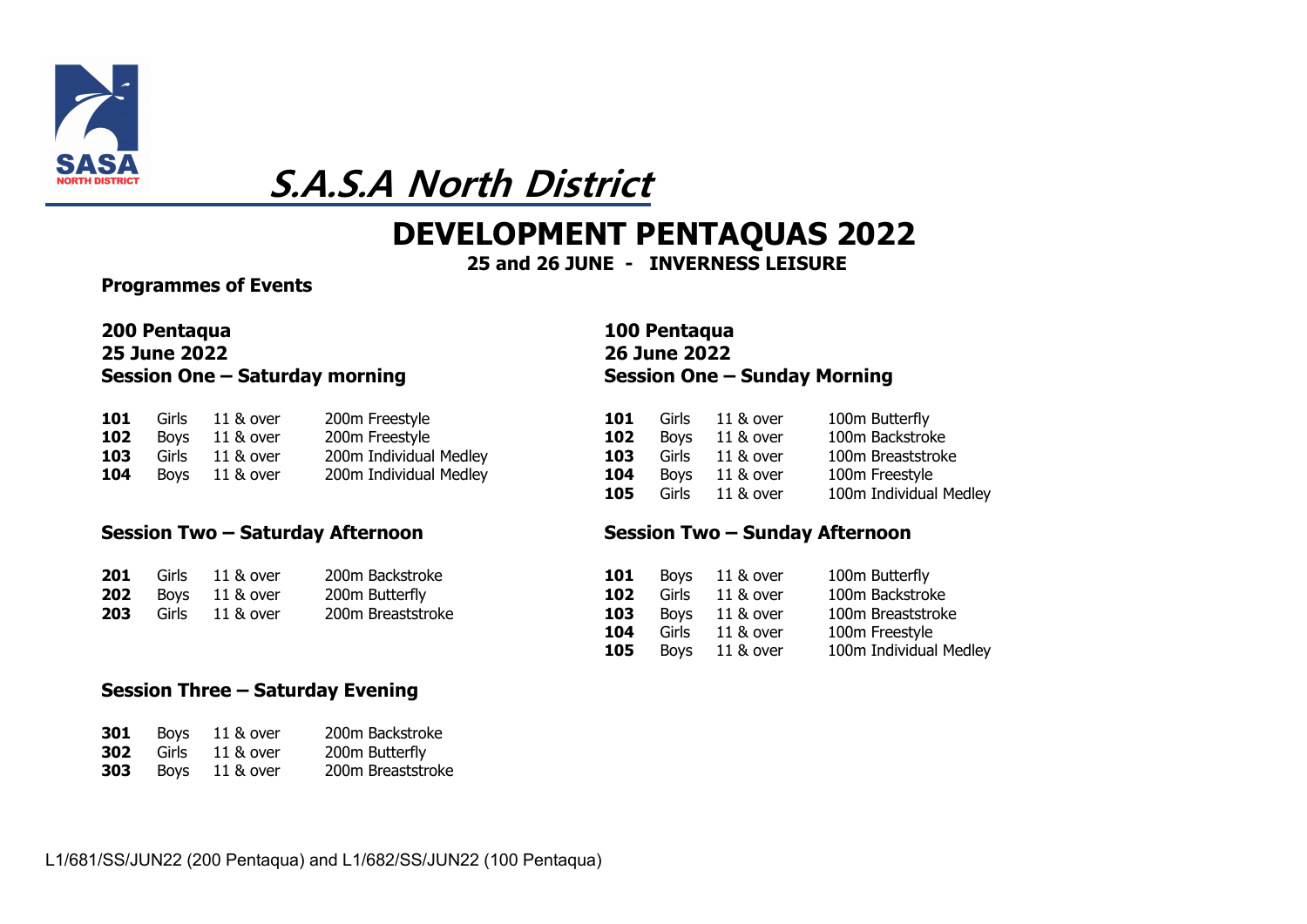

## **DEVELOPMENT PENTAQUAS 2022**

25 AND 26 JUNE 2022 – INVERNESS LEISURE

| <b>SUMMARY SHEET</b>                              |         | LY MILL LU JUINE LULL         | <b>Match Secretary</b><br><b>Address</b>                                                                                                                                   |
|---------------------------------------------------|---------|-------------------------------|----------------------------------------------------------------------------------------------------------------------------------------------------------------------------|
| <b>Club Name/Abbr</b>                             |         |                               | Tel. No<br><b>E-mail address</b>                                                                                                                                           |
| Individual Pentaqua Entries                       | @E30.00 | $E$                           | <b>CLOSING DATE FOR ELECTRONIC ENTRIES - 27 MAY 2022</b><br>Paperwork and payment to be received by the District Entries<br>Secretary within 3 postal days of closing date |
| 200 Pentaqua Coach Meal Passes<br>(Saturday only) |         | $@E12.00 E$                   | Cheques should be made payable to:<br><b>SASA NORTH DISTRICT</b><br><b>BACS Payment Reference PENT22 followed by Club Code eg</b>                                          |
| 100 Pentaqua Coach Meal Passes<br>(Sunday only)   | @E6.00  | $\mathbf{F}$ and $\mathbf{F}$ | PENT22NANX Sort Code: 80-05-16 A/C No 00882011                                                                                                                             |
| <b>TOTAL</b>                                      |         |                               | Have you enclosed or sent:<br><b>Cheque or BACS payment</b><br><b>Hy-tek Team Manager Entry File</b><br><b>Declaration and Summary Sheet</b>                               |
|                                                   |         | $E$                           | <b>Proof of Times Report</b><br>Late payment will result in electronic entries being rejected                                                                              |

**Declaration** I confirm that all swimmers entered in this competition have paid their current SASA membership fee. I confirm that all coaches and/or team staff from our club who will be on poolside are members of Scottish Swimming and have current PVG disclosure.

|                                                                   |  | Date                                                               |
|-------------------------------------------------------------------|--|--------------------------------------------------------------------|
|                                                                   |  | (This declaration <b>must</b> be completed by all competing clubs) |
| L1/681/SS/JUN22 (200 Pentaqua) and L1/682/SS/JUN22 (100 Pentaqua) |  |                                                                    |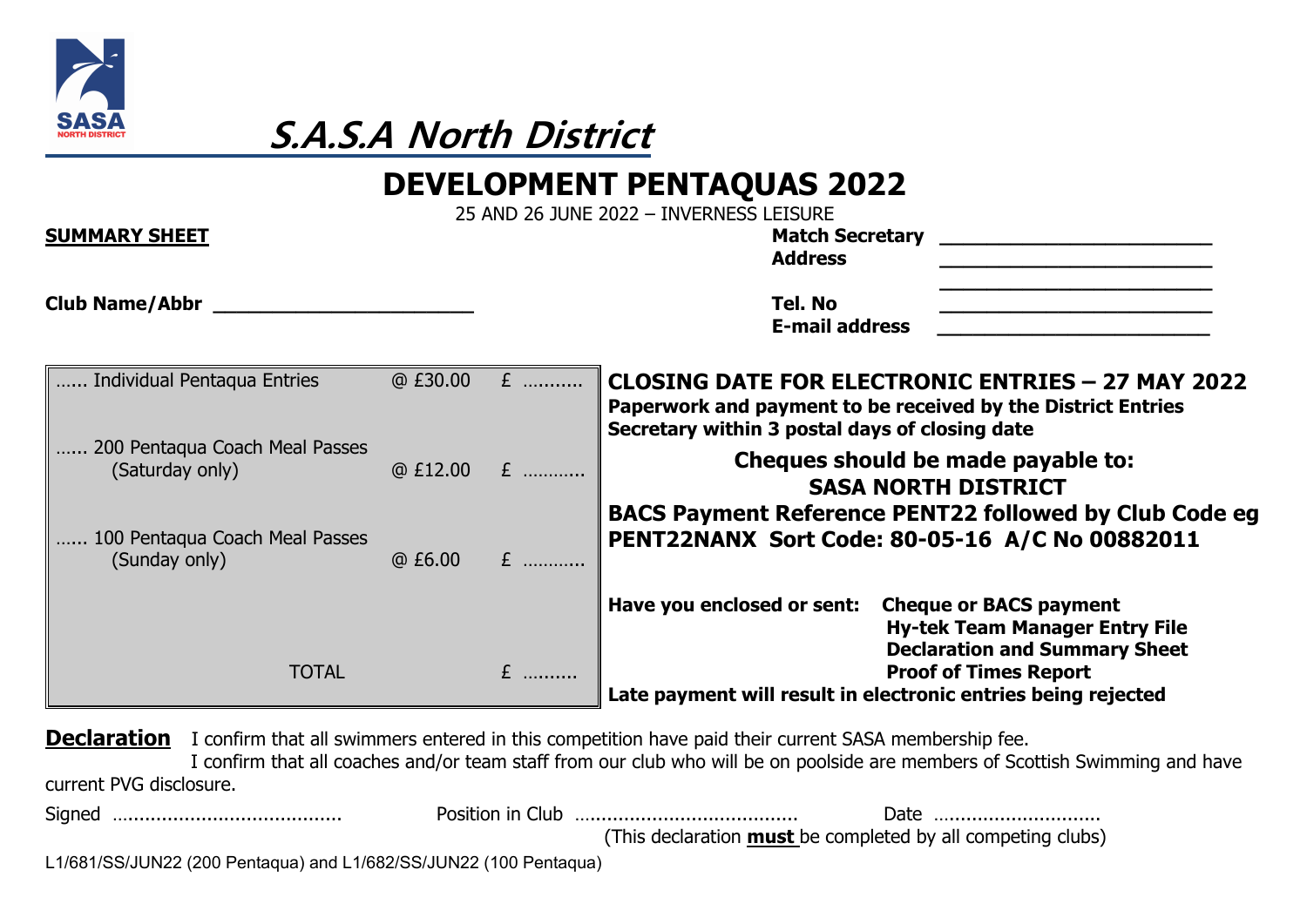

## **200 PENTAQUA 25 JUNE 2022**

## **OFFICIALS SHEET - Please Use the Excel Spreadsheet available and email to Meet Officials Convenor NOT the Entries Secretary**

| <b>Club</b><br><b>STO Contact Name:</b> | <b>Meet Officials Convenor:</b> | <b>Colin Oswald</b>    |
|-----------------------------------------|---------------------------------|------------------------|
| Tel No:                                 | Tel:                            | 07711614512            |
| E-mail address                          | E-mail:                         | theoswalds2@icloud.com |

**No of swimmers entered……………**

|                | Judges | <b>Judge Level</b> | <b>Club Code</b> |                | <b>Timekeepers</b> | <b>Club Code</b> | <b>SASA Number</b> |  |  |
|----------------|--------|--------------------|------------------|----------------|--------------------|------------------|--------------------|--|--|
|                | Name   |                    |                  |                | Name               |                  |                    |  |  |
| 1              |        |                    |                  | 1              |                    |                  |                    |  |  |
| $\overline{2}$ |        |                    |                  | $\overline{2}$ |                    |                  |                    |  |  |
| $\mathsf{3}$   |        |                    |                  | 3              |                    |                  |                    |  |  |
| 4              |        |                    |                  | 4              |                    |                  |                    |  |  |
| 5              |        |                    |                  | 5              |                    |                  |                    |  |  |
| 6              |        |                    |                  | 6              |                    |                  |                    |  |  |
| $\overline{7}$ |        |                    |                  | $\overline{7}$ |                    |                  |                    |  |  |
| 8              |        |                    |                  | $\,8\,$        |                    |                  |                    |  |  |
| 9              |        |                    |                  | 9              |                    |                  |                    |  |  |
| 10             |        |                    |                  | 10             |                    |                  |                    |  |  |
| 11             |        |                    |                  | 11             |                    |                  |                    |  |  |

Please be sure to include any requests for mentoring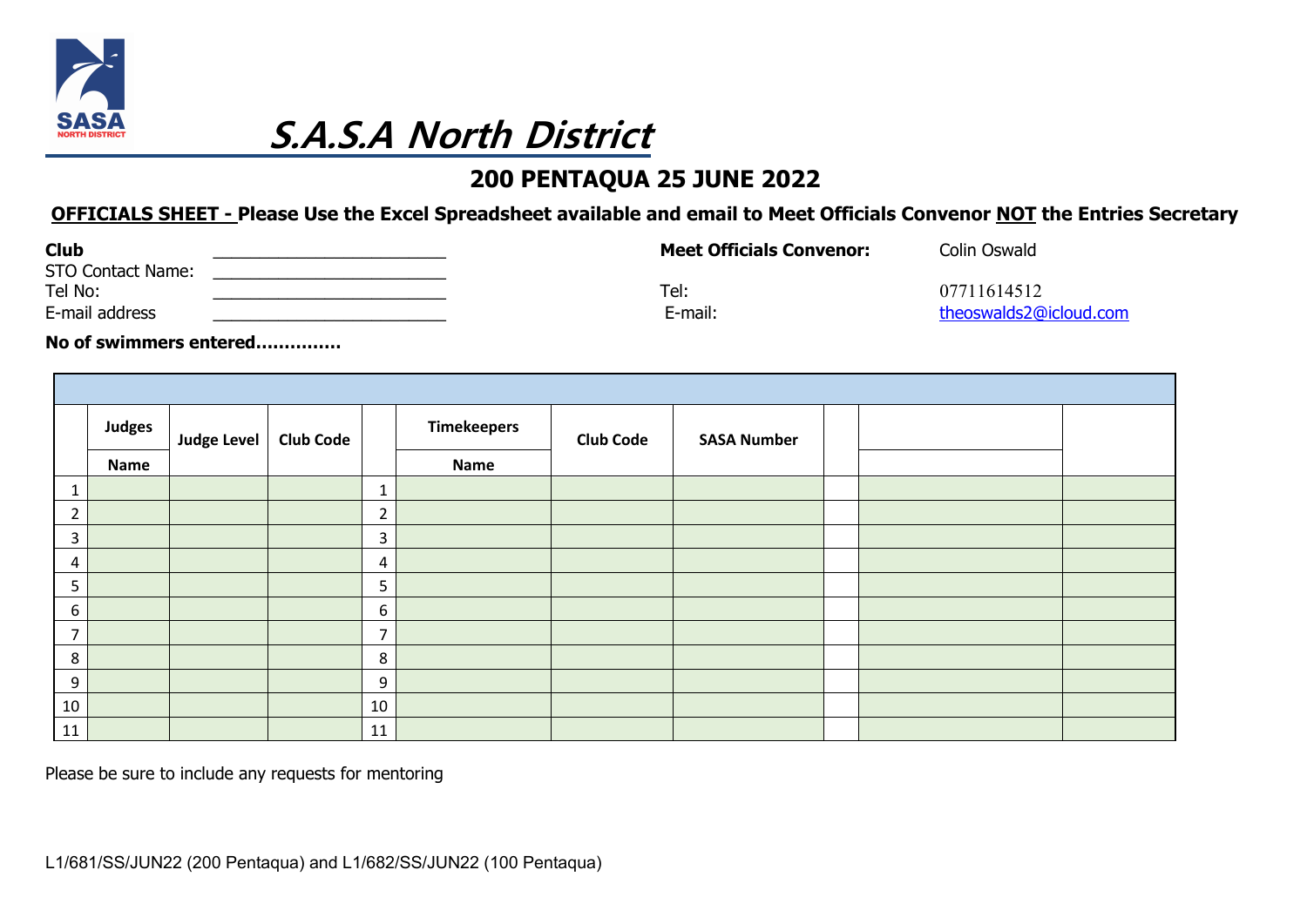

## **100 PENTAQUA 26 JUNE 2022**

## **OFFICIALS SHEET - Please Use the Excel Spreadsheet available and email to Meet Officials Convenor NOT the Entries Secretary**

| <b>Club</b><br><b>STO Contact Name:</b> | <b>Meet Officials Convenor:</b> | Colin Oswald           |
|-----------------------------------------|---------------------------------|------------------------|
| Tel No:                                 | Tel:                            | 07711614512            |
| E-mail address                          | E-mail:                         | theoswalds2@icloud.com |

**No of swimmers entered……………**

|                | Judges | <b>Judge Level</b> | <b>Club Code</b> |                | <b>Timekeepers</b> | <b>Club Code</b> | <b>SASA Number</b> |  |  |
|----------------|--------|--------------------|------------------|----------------|--------------------|------------------|--------------------|--|--|
|                | Name   |                    |                  |                | Name               |                  |                    |  |  |
| $\mathbf{1}$   |        |                    |                  | $\mathbf{1}$   |                    |                  |                    |  |  |
| $\overline{2}$ |        |                    |                  | $\overline{2}$ |                    |                  |                    |  |  |
| $\overline{3}$ |        |                    |                  | 3              |                    |                  |                    |  |  |
| 4              |        |                    |                  | 4              |                    |                  |                    |  |  |
| 5              |        |                    |                  | 5              |                    |                  |                    |  |  |
| 6              |        |                    |                  | 6              |                    |                  |                    |  |  |
| $\overline{7}$ |        |                    |                  | $\overline{7}$ |                    |                  |                    |  |  |
| 8              |        |                    |                  | 8              |                    |                  |                    |  |  |
| 9              |        |                    |                  | 9              |                    |                  |                    |  |  |
| 10             |        |                    |                  | 10             |                    |                  |                    |  |  |
| 11             |        |                    |                  | 11             |                    |                  |                    |  |  |

Please be sure to include any requests for mentoring